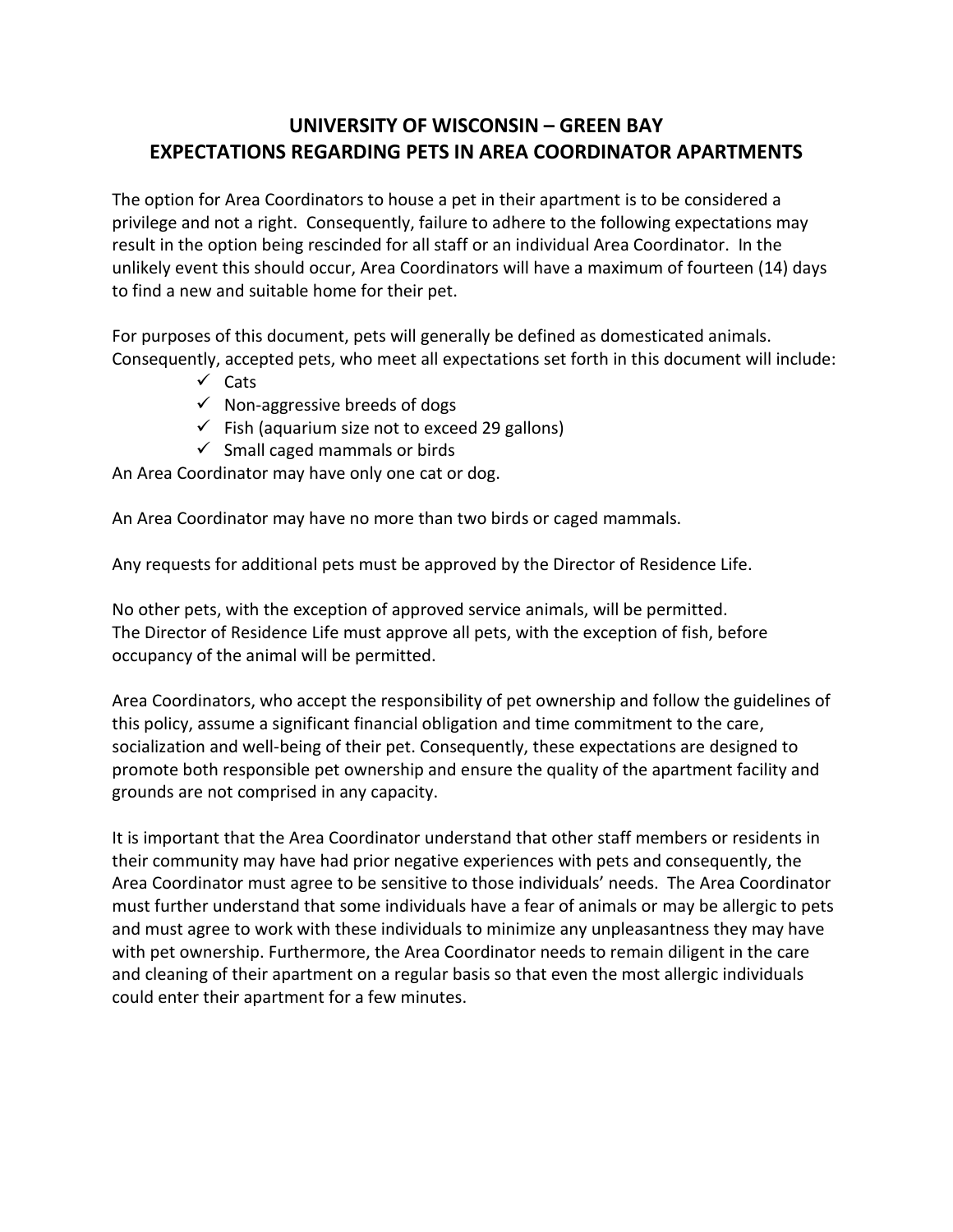## **EXPECTATIONS**

- 1. The pet must be approved by the Director of Residence Life prior to being allowed in the apartment.
- 2. All dogs and cats are to have appropriate shots, vaccinations, and licenses. The following documentation must be provided to the Director of Residence Life upon the pet's arrival to campus:
	- a. Spayed or Neutering documentation. The pet must be spayed or neutered prior to being permitted in the apartment. (If a dog or cat is not old enough to be spayed or neutered, it is recommended that this occur at the earliest date possible).
	- b. Dogs must be registered with the city of Green Bay.
	- c. Current record of vaccinations and shots. Updated copies of vaccinations are to be submitted as they occur.
	- d. Dogs and cats must have flea and tick treatment.
	- e. Dogs: It is highly recommended that you enroll your dog in an obedience testing training program.
- 3. All dogs must be house-broken and may not weigh more than 50 pounds at any time during its expected life span.
- 4. All cats must be indoor cats only and litter box trained.
- 5. Pet owners must obtain and show proof of renter's insurance prior to acquiring a pet (with the exception of fish). All liability for actions of all pets (bites, scratches, damages, etc.) is the responsibility of the pet owner. All reasonable precautions must be taken to protect the property of the University and its residents. All liability for the actions of the animal is the sole responsibility of the pet owner. The University assumes no liability for animal actions against or toward others.
- 6. All pets must be appropriately restrained (e.g. on a leash or in a pet carrier) when outside the apartment. When a pet is taken out of the Area Coordinator's apartment (e.g. to relieve self, vet appointment, travel) the Area Coordinator should use a direct route to and from the apartment. Leashes should not exceed four feet while in, exiting, or entering the building.
- 7. All pets are to be contained in their Area Coordinator's apartment and are not allowed in their office space or any other rooms or public areas. Pets are permitted in hallways, stairways, or elevators if they are being transported to and from the apartment and it is the shortest route being utilized.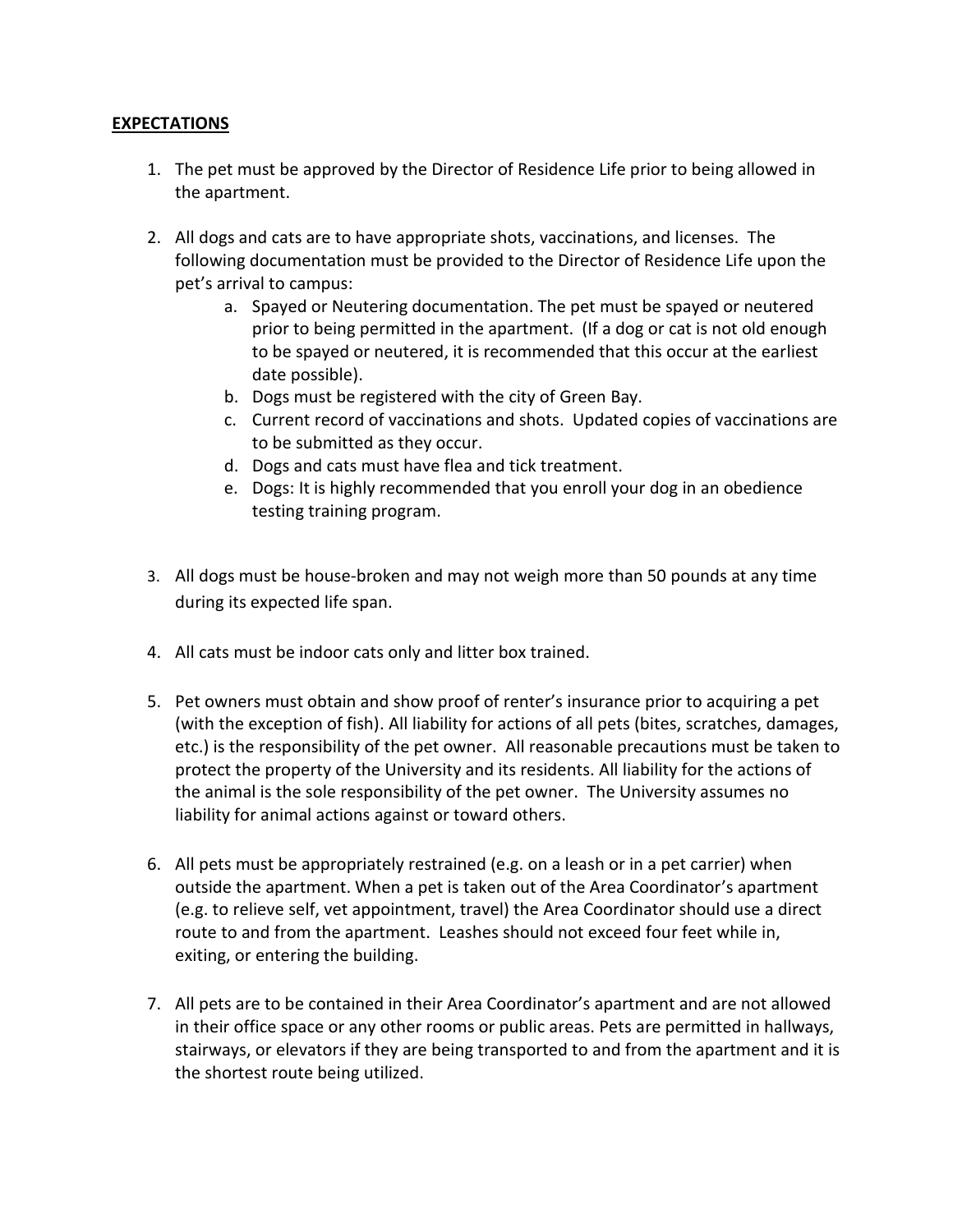- 8. The pet owner is responsible for all clean-up associated with external fecal matter for dogs and the proper maintenance and disposal of cat litter for cats. Clean-up must occur immediately for dogs. Litter boxes should be cleaned once a day, with waste being disposed of properly.
- 9. The pet owner is responsible for taking care of the pet while away. Pet sitting is not permitted in apartments other than the pet owner's apartment. Off campus pet boarding is preferred for long-term (more than 2 days) absences. Cats should not be left unattended for more than 48 hours and dogs should never be left unattended for more than 8 hours. Dogs may not be left alone overnight.
- 10. Any and all damages caused by the animal will be the responsibility of the Area Coordinator. Area Coordinators are expected to regularly clean and maintain their apartment to minimize pet dander and potential damage to the facility from their pet. An apartment inventory/assessment will be completed **prior** to the arrival of the pet and the apartment will be inspected annually by the Area Coordinator's supervisor for any damages. Any damages found during the inspection will be billed to the Area Coordinator and disciplinary action may be taken if necessary. The apartment will be assessed again prior to the Area Coordinator moving to another campus location or vacating the department. Any cleaning/repairs required, beyond normal wear and tear, will be assessed to the Area Coordinator.
- 11. No furniture will be updated while a pet is in an apartment. Exceptions will be at the discretion of the Director of Residence Life (e.g. couch has a spring poking through it).
- 12. Behavioral expectations of the pet coincide with the behavioral expectations of all residents of the building (e.g. noise, respect for others, cleanliness, etc.). If problems develop that are unable to be resolved due to lack of compliance with the above stated guidelines or if temperament of pet becomes an issue, the Area Coordinator's pet privileges may be terminated and the Area Coordinator may be asked to remove the pet immediately. If a pet privilege is revoked, an Area Coordinator will be given a maximum of fourteen (14) days to find an alternative place of residence for the pet.
- 13. Pets that constitute a nuisance, as determined by the sole discretion of the Director of Residence Life and whose decision is final, must be removed within fourteen (14) days of written notice that the pet has been determined to be a nuisance to others. Shortened removal periods can be mandated if deemed necessary.
- 14. The privilege as a pet owner may never supersede the duties and responsibilities expected of Area Coordinators to respond to emergency situations.